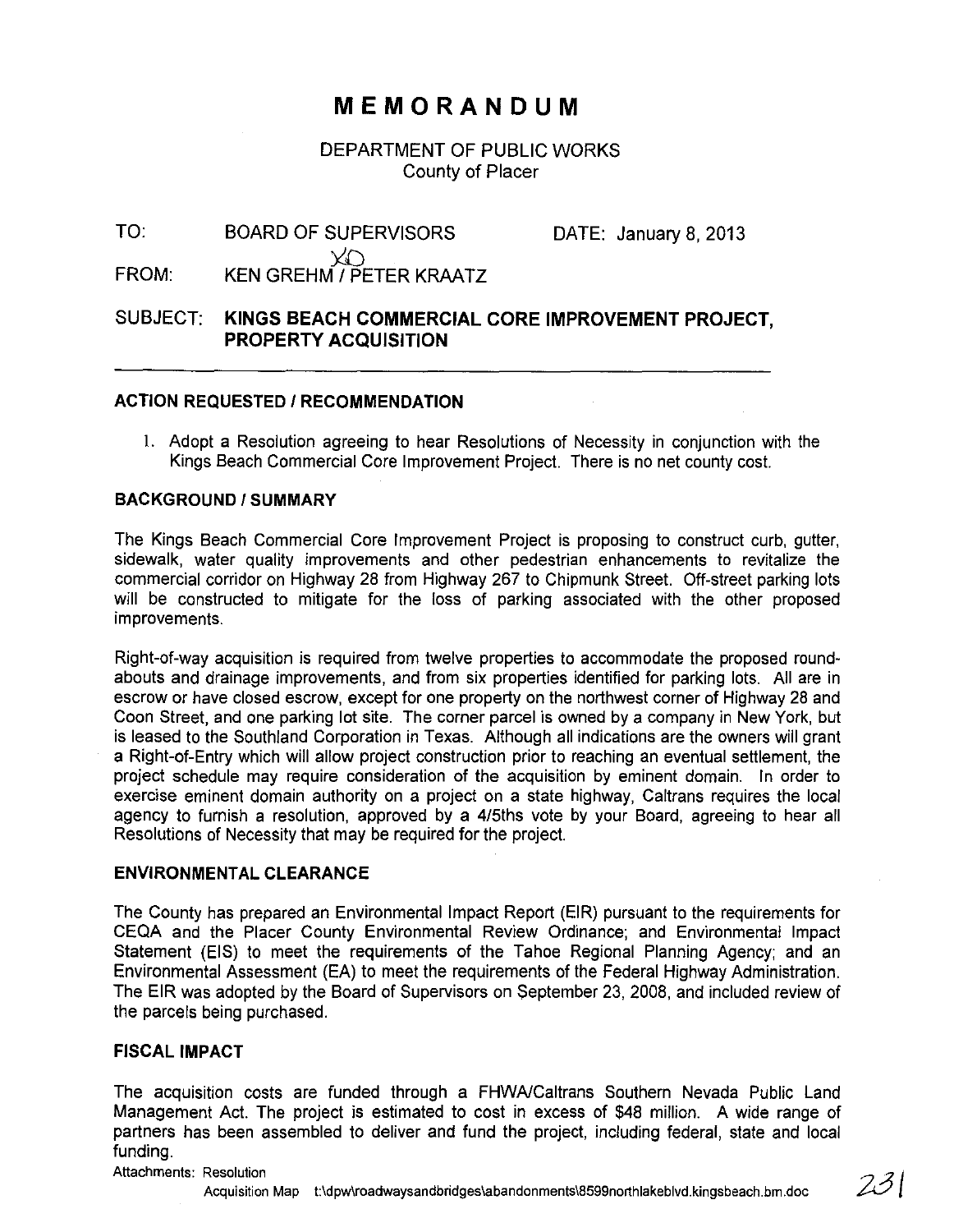# **Before the Board of Supervisors County of Placer, State of California**

In the matter of: A Resolution agreeing to hear Resolutions of Necessity in conjunction with the Kings Beach Commercial Core Improvement Project. Resol. No: .................................. .

The following RESOLUTION was duly passed by the Board of Supervisors

of the County of Placer at a regular meeting held \_\_\_\_\_\_\_\_\_\_\_\_\_\_\_\_\_\_\_\_\_\_\_\_\_\_\_\_\_\_

by the following vote on roll call:

Ayes:

Noes:

Absent:

Signed and approved by me after its passage.

Clerk of said Board

Attest: Chair, Board of Supervisors

WHEREAS, California Streets and Highways Code Sections 114 and 130 authorize the State of California, Department of Transportation ("Caltrans"), and the County of Placer, to enter into a Cooperative Agreement for the acquisition of right-ofway, and construction of improvements to the State Highway System;

WHEREAS, Government Code Section 25350.5 authorizes the County board of Supervisors to exercise the powers of eminent domain necessary to carry out any of the powers and functions of the County;

WHEREAS, Streets and Highways Code Section 943 authorizes the County Board of Supervisors to acquire any property necessary for the use and purposes of County highways;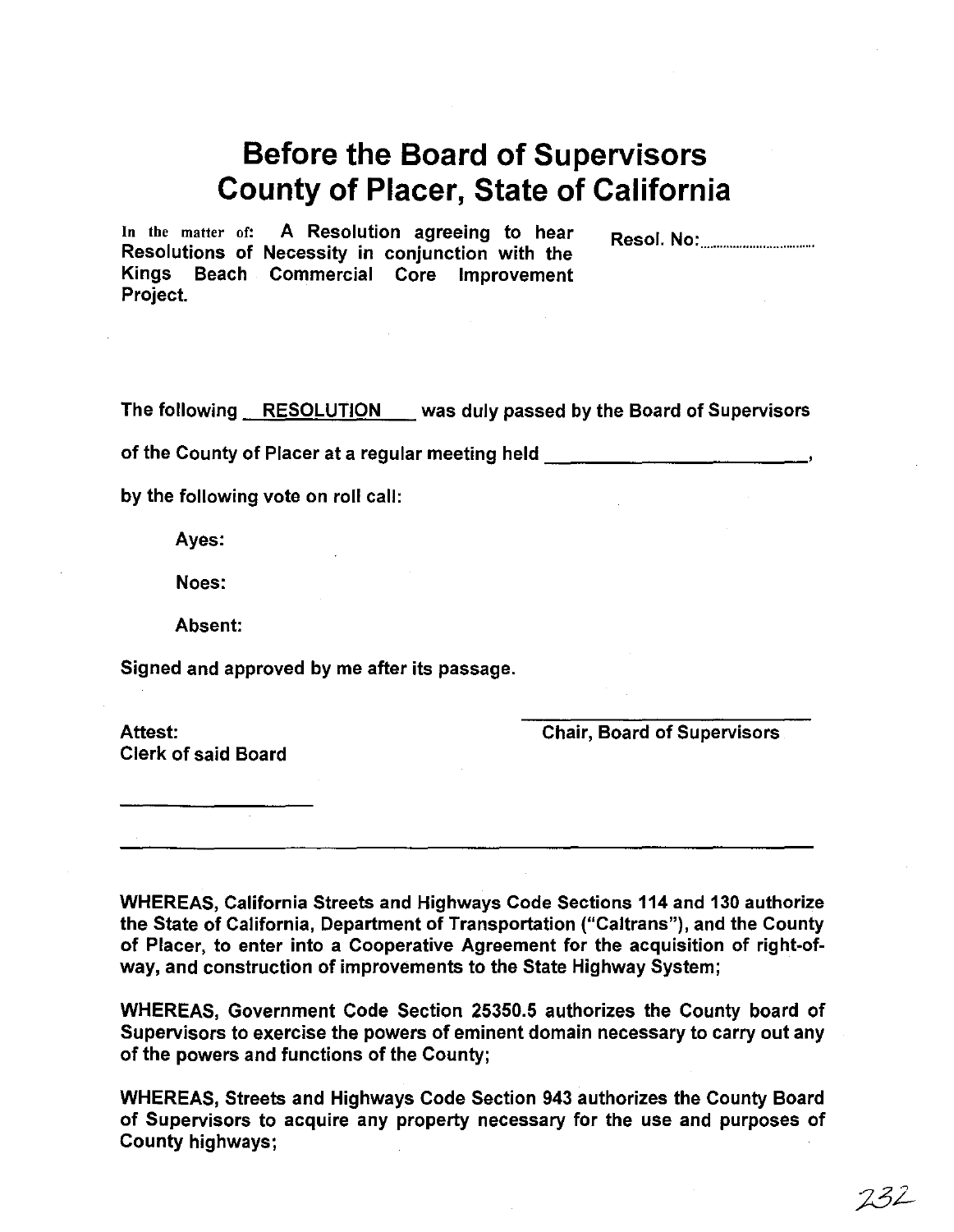Resolution No.

A Resolution agreeing to hear Resolutions of Necessity in conjunction with the Kings Beach Commercial Core Improvement Project.

WHEREAS, Streets and Highways Code Section 116 authorizes Caltrans to delegate to a County any part of the powers and jurisdiction vested by law in the Department inclusive of the power of eminent domain with respect to any portion of the State Highway System within that County.

WHEREAS, the Kings Beach Commercial Core Improvement Project is on the State Highway System located within the County of Placer and will necessitate acquisition of property, or portions thereof, from the following parcel located within the unincorporated County of Placer: APN 090-123-023;

WHEREAS, in accordance with Caltrans requirements for projects on the State Highway System where County will conduct right-of-way acquisitions inclusive of acquisition through condemnation proceedings, County is required to furnish Caltrans with a Resolution passed by a 4/5ths vote agreeing to hear all Resolutions of Necessity for the project;

NOW, THEREFORE, BE IT RESOLVED THAT THE BOARD OF SUPERVISORS OF THE COUNTY OF PLACER hereby agrees to conduct right-of-way acquisition for the Kings Beach Commercial Core improvement project, including Resolutions of Necessity to condemn rights-of-way should negotiations for the purchase and sale of the real property interests at issue prove unsuccessful.

t\dpw\roadwaysandbridges\abandonments\bbllc.kingsbeach.reS.doc